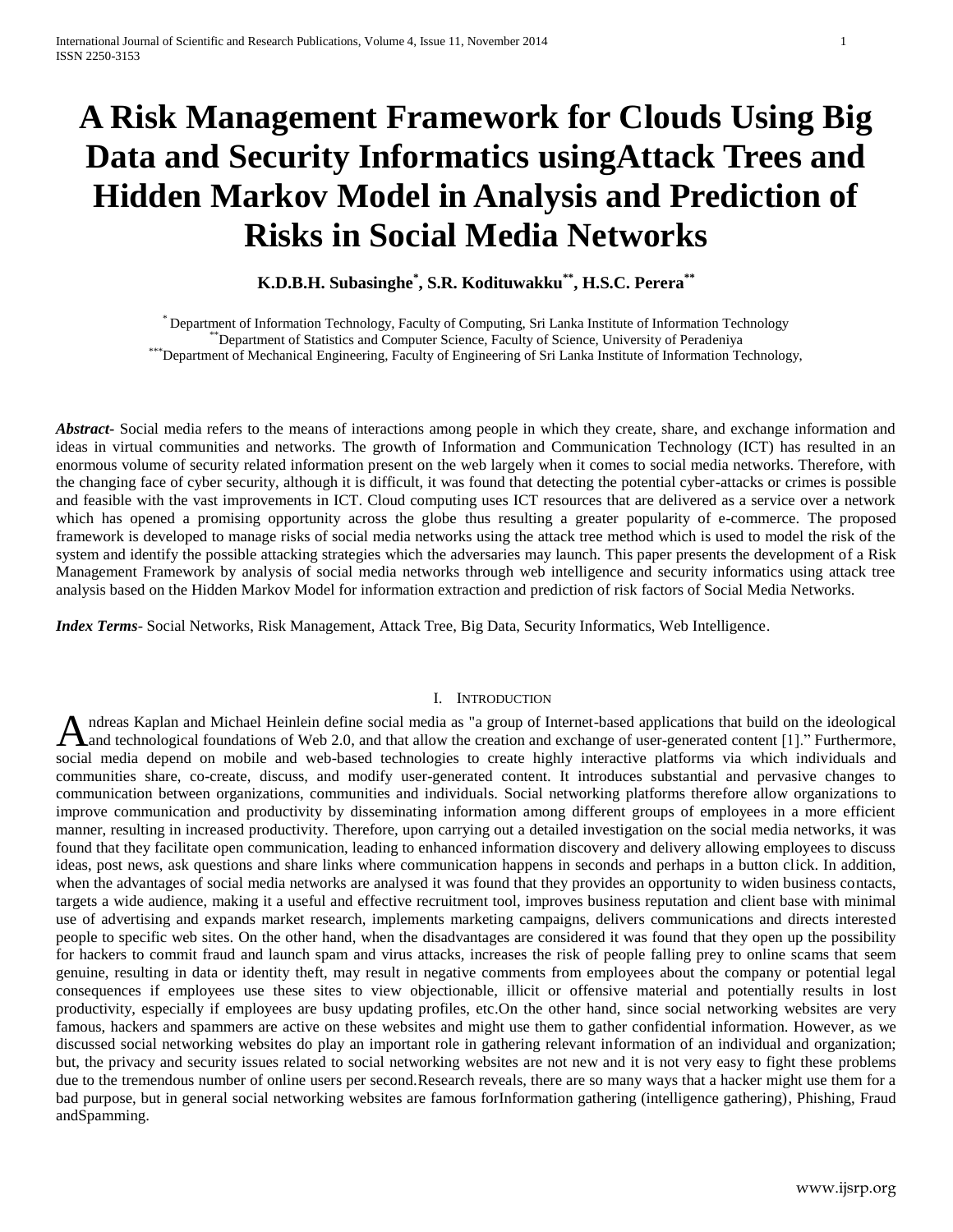Information gathering is the first and an important step of hacking and the success ratio is directly proportional with the information being available, where the social networking websites certainly do have the information which is required. For example, it was very common to hack an email account by using a social engineering technique, and the technique was to click on "forget password" and try to recover this account by providing some relevant information of the person, information which could be fetched from the social networking websites. You can even judge the secret answer by the activity of the person. In fact, the practical example of this scenario is the study called "Getting in Bed with Robin Sage", which was conducted by Thomas Ryan, a security specialist, and the results of this study show how dangerous a social networking website could be.Robin Sage is the fictional identity that was created for this study. Here, the researcher chooses a picture of a very beautiful girl; and the logic is to attract the opposite gender and to connect with more and more people. Therefore, he created a fake profile on the famous social networking websites: Facebook, Twitter and LinkedIn. To give them a real and professional look he completed her profile with job and educational information which was fake too. Later, in the 28-day study, "Robin" contacted hundreds of people, most of them belonging to government sectors such as the DOD and military intelligence. Therefore, with this completely fake profile, Ryan was able to get email addresses, bank account numbers, invitations to conferences, and even a job. The most important aspect of this study is that Robin was offered to review confidential information and papers written by professionals.

In addition, while performing a detailed investigation on this scenario, according to a news report, it was found that 83 million Facebook profiles are fake, and the question arises as to who has created these fake profiles and for what purpose have they been created. Certainly, each purpose might be different, for example an individual might create a profile to spy on another individual, but the danger could be if actually the numbers of fake profiles belong to a particular organisation. The IT department of an organization is responsible to take care of this and to fight with the situation, which leads to a loss to the organization and can harm the reputation of organization. Subsequently, phishing is another dangerous attack which is very common in social networking websites. It seems that hackers usually target individuals for their phishing attack, but what if they target an accountant or any other person who is responsible to manage the finance of organization? In both cases it is very dangerous because the capital factor is involved. A phishing attack can easily lead to a very dangerous situation, as a smart hacker can compromise the complete computer network of an organization.

Consequently, upon carrying out a detailed background review it was revealed that it is an urgent requirement that the enormous volume of security relevant information is managed and that a risk management framework is set up in the Social networks. This involves exploration and analysis of the social media network data using a systematic approach such as attack trees which would be enhanced using the Hidden Markov Model for information extraction and prediction.

# II. BACKGROUND

CurrentlySocial media networks provide the people with the ability of ensuring complete connectivity, bringing people with common interests together, and creating a platform to share your life with the rest of the world. On the other hand, it has its negative aspects which are an enormous issue that needs attention. Therefore, upon carrying out a literature review on the advantages and the disadvantages of the available social media networks, it was found that there"s a clearly visible threat to the critical information. Accordingly, this Social Media Era has brought with it new risks for employers, in terms of privacy, confidentiality and employee loyalty. Therefore, on the other hand, when the dangers of the presently available social media networks are considered, it was found that a balance of good and bad needs to be maintained and naturally when a far reaching medium such as the internet brings us social networking sites that spice up our lives a little, it also attracts the fractious few of society. Therefore, some of the things that could lead to potential social disaster mainly include the term hacking which is one e potential risk of social networking which is cited most often and the incidents of profiles and accounts being hacked into are commonplace. While this could be restricted to simply playing a practical joke on a friend, it sometimes leads to the more serious misdemeanour of identity theft. In fact, this requires a low level of technical skill and is referred to as social engineering. This technique banks upon the psychological aspect of a "friend" connection; the hacker uses common interests, background and professional information all of which are posted on profiles, to extract sensitive information, like passwords and other details from the targeted individual and use them to create an alternate identity. Just using simple data like date of birth, name and location allows hackers to create fake social security cards, driver"s licenses and ID cards.

In addition, it is reported that almost 15 million Americans are victims, either directly or indirectly, of identity theft. Despite this, on the other hand previously carried out research statistics show that even though people are adequately aware of the risks, only 40% of them manage their privacy settings which is according to a survey conducted by PC World Thus investing some time on securing your account against fraudsters and unknown individuals would prove to be beneficial in the long run. [2] People recruited in high security professions like the defense services, project engineers and scientists face an added disadvantage of hackers misusing any leaked classified information. It is seen that any unintended slip of information could have serious disasters, if it falls into the wrong hands. Another potential hazard of putting up pictures and videos on these websites is that they could be used for defamation where the reported cases include girls" photos being photo-shopped and used in objectionable places. In fact, it is also found instances where people use social networking sites to abuse or defame anonymously are constantly reported which is again a serious problem around the globe. Subsequently, Social media has brought to the world a common medium for thoughts, words and expression. However its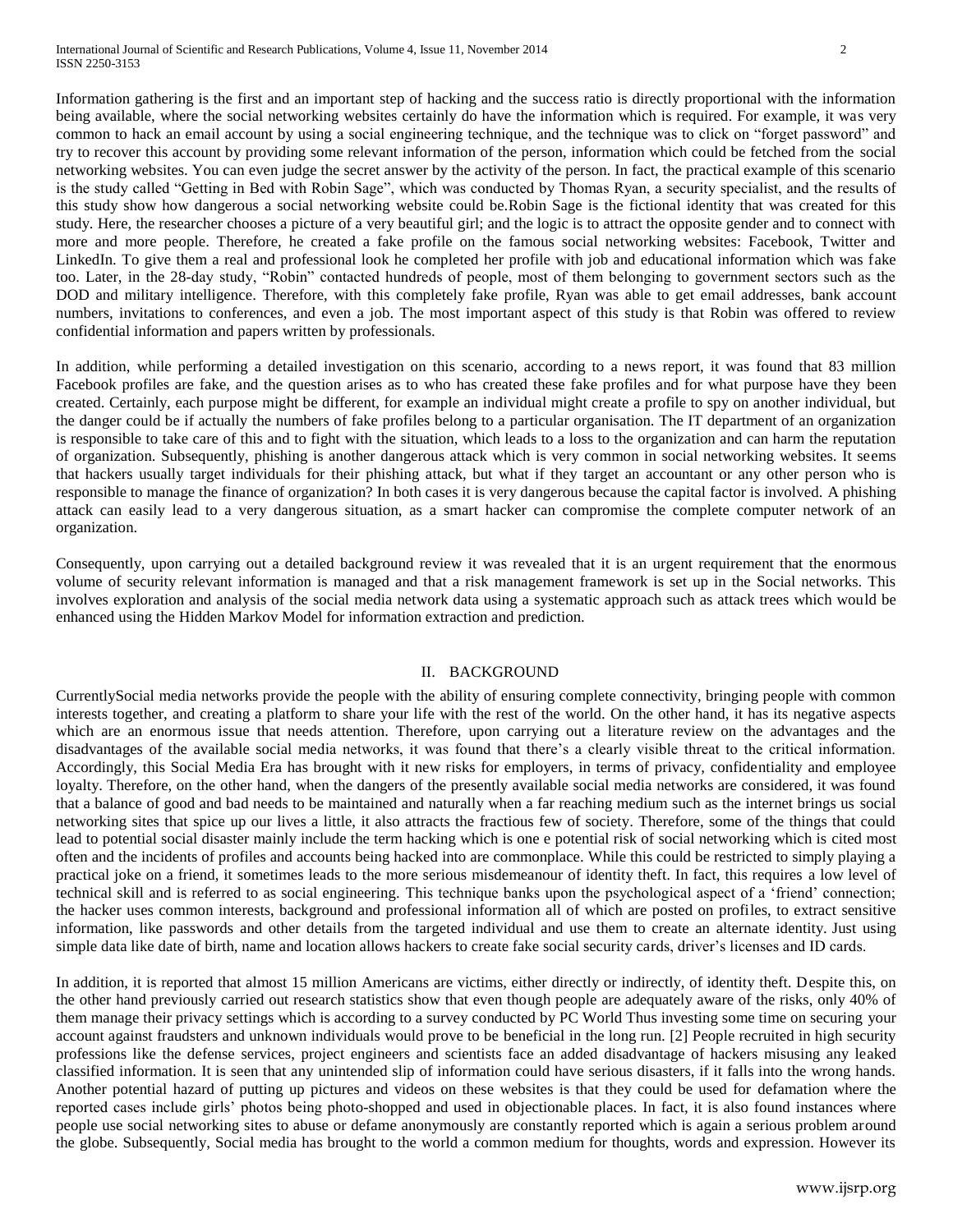correct and efficient usage is completely dependent on how it is managed. Nevertheless, being aware of the risks and vulnerabilities that we are exposed to through these media only empowers further to use them in a positive way. It is up to us to make sure that social networking does not turn into social dysfunction. With the rapid increase in the use of social media networks, some organizations addressed social media risks by prohibiting its employees from participating on social media websites when at work. Subsequently, most organizations have now realized how social media can boost their marketing and advertising strategies and they are embracing that media is a part of their business strategy. However, when doing so, organizations would benefit greatly from properly understanding and managing the risks of social media.

Therefore, upon carrying out an exploration on the use of social media networks as a globe and upon analyzing the statistical information being obtained, it was decided that global security and international security are constantly evolving and traditionally, the terms have dealt with states and issues of interstate war and power. On the other hand as the World Wars and the Cold War wound down and the number of major interstate conflicts dwindled, the focus diverted to encompass international organizations and intrastate issues like civil wars. However, due to globalization and major terrorist attacks, the focal point has shifted to access the effects of nonstate actors. Therefore, with the advancement in technology as a globe, it's pretty much clear and a vital fact that almost all countries and more that 75 percent of the population of a country in this entire globe has access to information communication technologies, therefore the use of these powerful technologies itself has advanced the ability of those non-state actors including terrorists, criminals and rioters to impact the international security.

In fact, it's important to understand that we live in a globally connected world and along the statistics proven it's seen that a single extraordinary action of a man can spark events that affect lives of billions of people living in this earth and bring about a terrible disaster which can account to a much terrific one worse than a nuclear war. So when we say global security or international security, it"s important to understand that we mean everything that affects the safety and the livelihood of the people surrounding you. Currently, in the process of carrying out a detailed research on the usage of Social media networks as a globe we found certain statistical information upon a survey being carried out where, 63% respondents indicated "that employee use of social media puts their organization"s security at risk" while 29% "say they have the necessary security controls in place to mitigate or reduce the risk" [2]. In a different study, 49% of executives surveyed said that they feel that the use of social media could damage company reputation, yet in that study "only one in three companies addressed those concerns" [3]. Indeed, the growth rate of some of the more popular social media networks is phenomenal. FaceBook, a social networking site, has reached close to 700 million users and when the statistics are analysed, when you take a count of the number of users, well if FaceBook was a country, it would be the third largest. According to a brochure released by Websense, FaceBook has an annual growth rate of 41% and Twitter is growing at 85% year after year [4]. Therefore, it is clearly seen that there"s a great risk to the mankind with the development of social networks across the globe and it was also a major issue that was discussed during the Commonwealth Heads of the Government Meeting 2013 that was held in Sri Lanka where the Heads of Government reaffirmed the importance of addressing the increasing threat of cybercrime, which poses a major obstacle to socio-economic growth, peace and stability across the globe.

During the rigorous process of review of the past research it was also found that research was carried out which has initiated the development of an Attack tree based risk assessment for the Location Privacy in Wireless Sensor Networks (WSNs)[11]. Fault tree analysis (FTA) developed by Bell telephone Laboratories in 1962 is a top-down approach to failure analysis, commencing with the potential undesirable event, and then determining all the ways a particular vulnerability can happen[12]. Back in time from the 1990"s the tree structure have been applied to investigate the attack profile based on FTA (Fault tree analysis) by discovering all possible attack paths of threat lists that evolve to form an attack tree. In fact, attack graphs can simulate complex attack scenarios, but its disadvantage is the complexity in visualization [5] [6]. The attack tree approach which provides a formal and a methodological way of describing the security of systems based on varying attacks was proposed by Bruce Schneier to model threats against computer systems[8][9]. In addition, on the other hand, the attack trees easily answer "what-if' games with potential attack or defense action, and allow the developer to refine the attacks to the level of detail desired [7]. Nevertheless, its disadvantage is that it is quite difficult to provide an effective means of stating the attack and defense profile in an interactive way. Consequently, attack trees seem to be more suitable for assessing the threats. In fact, for the purpose of statistical analysis using a probabilistic model, research proved the use of Hidden Markov Model<sup>[14]</sup> which is appropriate for the use of statistical pattern analysis and it was found that since the early 1970's HMM"s have served application areas such as biological sequence analysis and SMS spam detection in the mobile communication industry[15]. Therefore, upon considering the currently performed research in this aspect, we claim that, in order to assess the safety/security properties of a target critical infrastructure, it is necessary to assess both the critical event chains caused by random events and by malicious cyber events.

# III. METHODOLOGY

Riskassessment in social media networks focuses a major concern on the "TRUST" of the content that is being shared on the World Wide Web [3]. In fact, it's always a question whether we can really trust the people with whom we are speaking to, or are the data we publish and share going to be secure over the wireless networks and rather are we communicating the data amongst the right people. Nevertheless the world is bloomed with the emerging technologies and the use of smart devices offering a tremendous convenience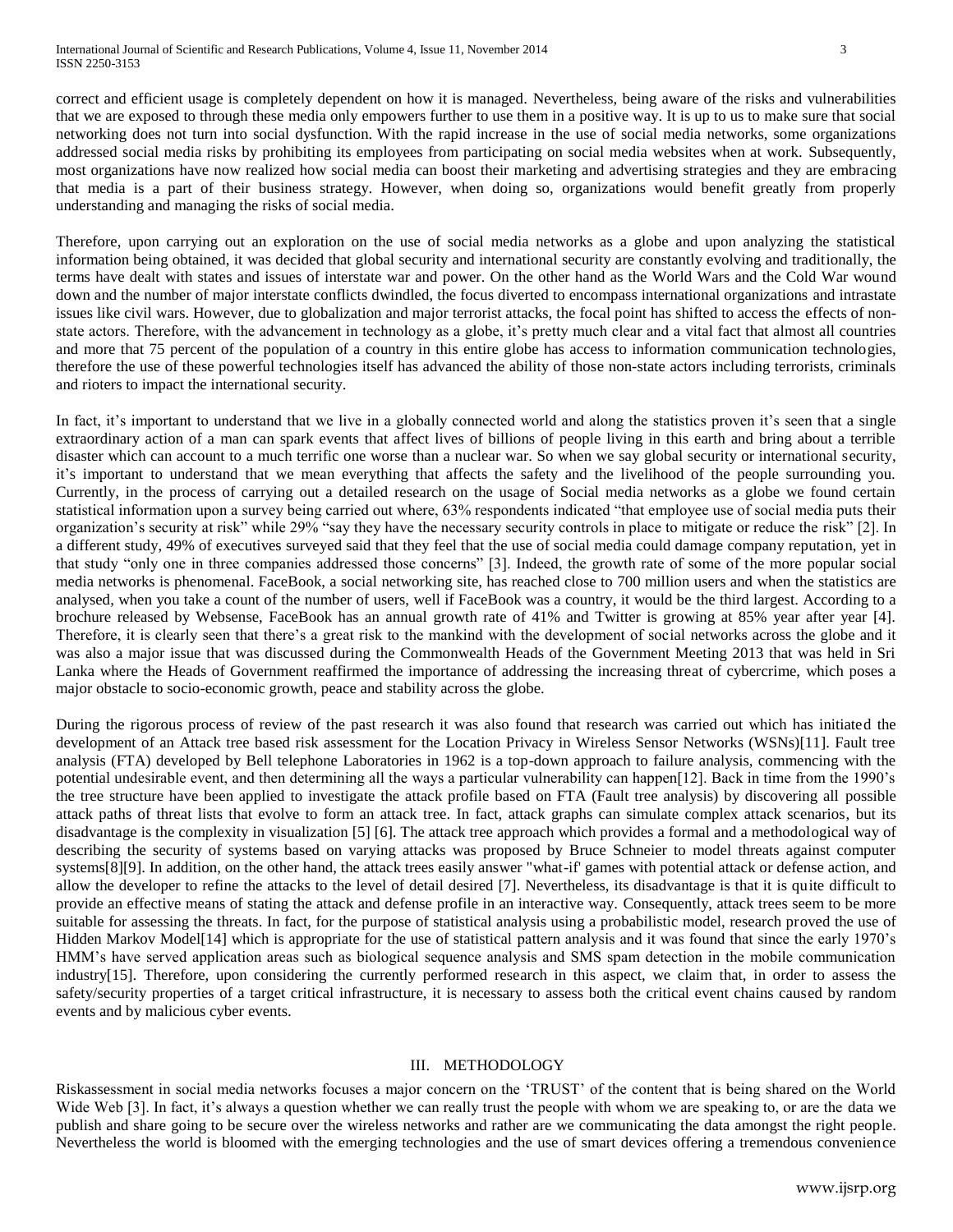and service both to industry and its end users. In addition, the world has itself become an IOT or an Internet of Things. The proposed framework is developed using the attack tree method which is used to model and analyze the risk of the system and identify the possible attacking strategies which the adversaries may launch. Therefore, using this attack tree model, it is convenient to analyze the capability of the attack source and estimate the degree or the impact of a certain threat that might bring to a system. Here, the multi attribute theory is adopted to calculate the total probability of reaching the attack goal [10]. Thereafter attack sequences are constructed in order to identify all the possible attacks on the social media networks. Therefore, according to the quantitative result the decision maker of the system is able to identify which attacks are of the greatest possibility and then decide what protection measures should be used to counter these attacks. In fact, here we would assign values to the leaf nodes and calculate the system"s risk followed by carrying out the attack sequences on the basis of the attack tree.

Here, a tree named attack tree is constructed by identifying the vulnerabilities and threats of Social Media Networks and it is used to represent attacks against a system with the final desired goal as the root node and different ways of achieving that goal as child nodes. Each child node of the root becomes a sub-goal and children of that node are ways to achieve that sub-goal. If one of these nodes cannot be divided further, it"s a leaf node. Otherwise those nodes are treated as sub-goals separately and are divided continually until all events become leaf nodes. Therefore, according to the logical relationship among them, those nodes which are linked with an OR-Gate or an AND-Gate are OR and AND nodes respectively. OR- gates are used to represent alternative attack methods and AND-gates are used to represent different steps towards achieving the same goal [13].Our next step in successful development of the attack tree is the carrying out of the risk assessment by assigning attribute values to the attack tree nodes. There is no systematic method available to determine parameter values for each node in the attack tree. Therefore, in order to evaluate these values, certain aspects of details of the system including protocol, hardware, application, operating system, environment as well as attack software and tools are required. Therefore, here we would consider three attributes of the leaf nodes which are the attack cost which is the proportion of the costs and benefits, technical difficulty and the probability to be discovered.

A Hidden Markov Model (HMM) is defined as a statistical model that describes a series of observations generated by stochastic process or Markov process [14]. The HMM is used to make use of the observation information of social media risks to gain insight to various aspects of the underlying Markov process. In fact, a Markov process is a sequence of states where the progression to the very next state depends entirely on the present state, and not the past states. Therefore, the Markov process in the HMM is hidden and it can be described as a finite state machine which has some fixed number of states and it provides a probabilistic framework for modeling a time series of multivariate attack observations. The fundamental objective here is to make use of the observation information of social media risks to gain insight to various aspects of the underlying Markov process. Therefore, here it was decided to develop and train a HMM to represent a collection of risk data which is in the form of observation sequences produced by the attack trees. Therefore, a HMM is developed and trained to represent a collection of risk data which is in the form of observation sequences produced by the attack trees. According to the quantitative result the decision maker of the system is able to identify attacks which are of the greatest possibility eventually decide what protection measures should be taken to counter these attacks thus developing an effective risk management framework for the risk analysis of social media networks.

# IV. DISCUSSION

Subsequently, the risk associated with a specific attack on an asset can be reduced by reducing the level of threat to it, by reducing its vulnerability to that threat, or by reducing the consequences or impact of an attack should it happen.Accordingly, on the basis of the attack tree we can study the attacker"s behavior by constructing attack sequences. An attack sequence S is a real path which an attacker can implement and is composed with a set of leaf nodes. The attacker can achieve the final goal in case all the attack events of the nodes in the attack sequence occur. Once the attack sequences have been known their probabilities can be worked out and we can compare them to figure out the attack sequence which the adversary may launch most likely. In fact, we can adopt the Boolean algebra method to get all the attack sequences of the attack tree. The probability of the attack sequence is the product of the probability of all the leaf nodes involved in the attack sequence.

Therefore, initially as a step for the development of a risk management framework, it is suggested and proposed that the use of Attack Trees for the Attack Sequence Analysis would enable us to clearly identify which attack sequences and paths are most likely to happen, where thereby we can mitigate the ability of an attacker reaching the final goal by avoiding the occurrence of the attack events of the nodes of the sequences which reduces the cost of recoverence from the threat once it would have already occurred as prevention is always extremely important [16][17] . A HMM is incorporated as a state machine where the transitions between the states are characterized by fixed probabilities and every state is associated with a single probability for observing a group of observation symbols. The states in the trained HMM are used to represent attributes of input data, while the transition and observation probabilities stand for statistical properties of these attributes. Therefore, for any given observation sequence produced by the attack trees, a match against a trained HMM is produced to determine the probability of visualizing such an attack sequence. The probability computed is therefore high if a similarity is detected between the observed and trained sequence. Therefore, as the threat to social media networks is a widely spoken and researched area, we propose that more attention needs to be put forward in order to develop a well lit Risk Management Framework in order to mitigate the risks and losses being faced by the individuals around the globe.